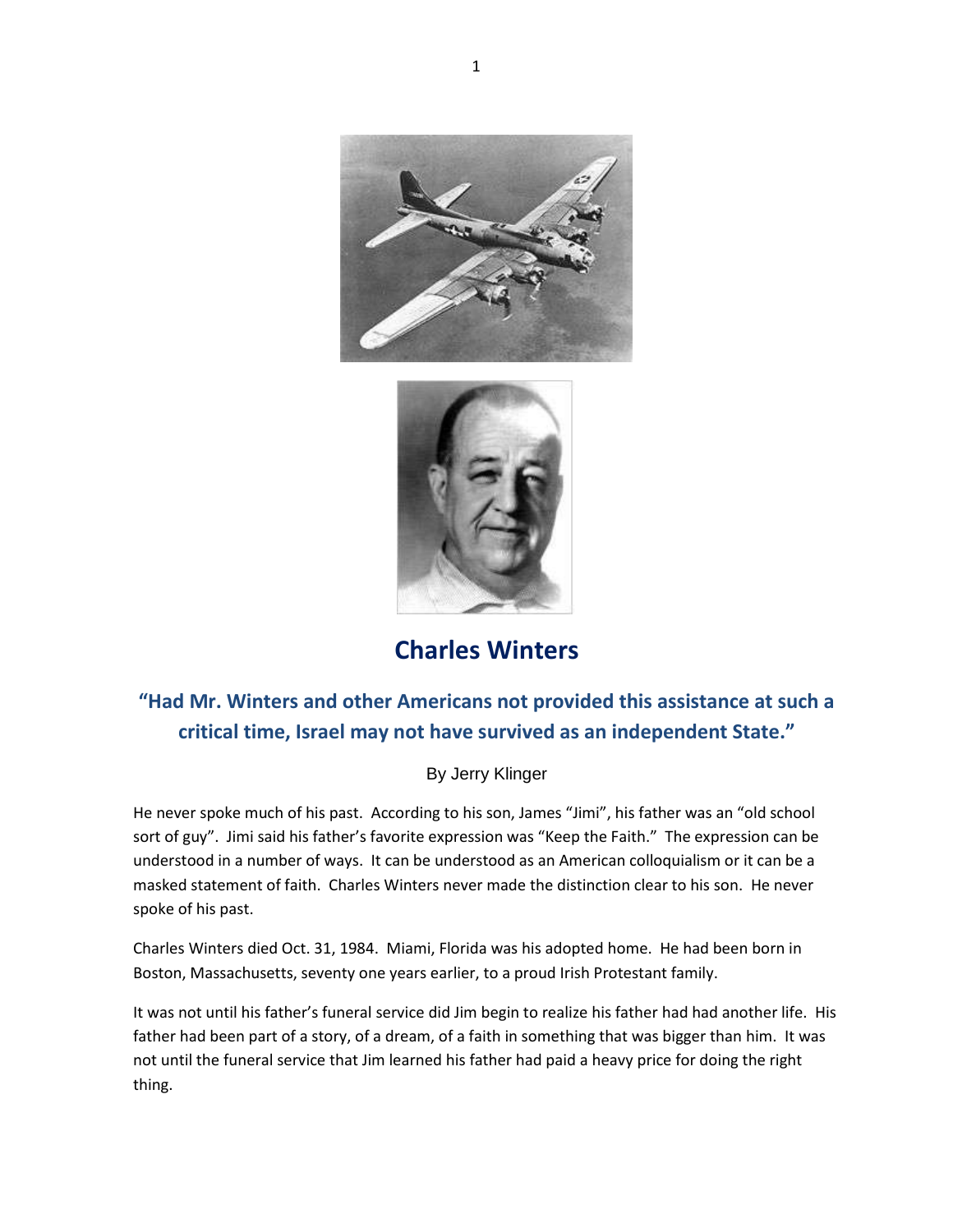The flowers sent to the funeral service were colored blue and white, the colors of the flag of Israel. The Ambassador from the State of Israel attended the service in honor, in respect and in deep appreciation of his father.

The summer of 1948 was a desperate time for the newly independent state of Israel. It was fighting for its life. Five Arab armies had invaded. The Arabs were intent on the total destruction of the Jewish State and its people. President Truman had been the first to recognize Israel. But, reacting to intense U.S. State Department pressure, together with violent Arab protests, Truman declined to aid the Jewish State any further. Truman imposed a potentially lethal embargo of American arms shipments to Israel.

In 1939, the Roosevelt administration passed the *Neutrality act*. The law was designed to keep America non-involved in the gathering clouds of World War II. Roosevelt naively stuck his head in the sand believing, if America did not provide arms to one side or the other, America would be safe. America could remain neutral in the face of world events. The Japanese sneak attack on Pearl Harbor December 7, 1941, nearly devastated the American Pacific fleet. Roosevelt was wrong.

Truman, under State Department insistence, applied the *Neutrality Act* against Israel and the Arab invading countries equally. The problem was that the Arabs were being supplied heavily by the Soviet Union; the Jews, by no one. The *Neutrality Act* came close to destroying the Jewish State's ability to defend itself.

That summer, Charlie Winters was running an air freight service out of Miami ferrying fruits and vegetables to the Caribbean. He had an export license, and more importantly, he had permission to fly aircraft out of the United States.

Secretly, covertly, the Haganah, searched for weapons and aircraft to defend Israel from all over the world. The United States had been the Arsenal of Democracy during World War II. Enormous stock piles of rusting weapons, ships, munitions and aircraft were left for scrap in the United States. Al Schwimmer approached his friend Charlie Winters for help in a covert Haganah action to bring B-17 heavy bombers to Israel. The planes, nicknamed *Flying Fortresses* were to defend the Jewish people. The plan was simple. Charlie would buy the planes under his company's cover as an air freight carrier. The planes would be flown out under his license. In Europe, the planes were "sold" to the Israelis.

The Haganah identified three bombers. The purchases were made using Charlie's export licenses. Charlie personally piloted one of the three bombers to Czechoslovakia, to an "open secret" air base. Reequipped as fast as possible, the planes were flown to Israel to defend the Jewish people fighting for their very lives. His mission was a success. The planes proved absolutely vital in the defense of Israel.

*[palyam.org editorial note: On June 12,1948, the three B-17s were smuggled out of the U.S., flying from Miami to Puerto Rico in the Caribbean. After filing flight plans for Brazil, the three B-17s left for*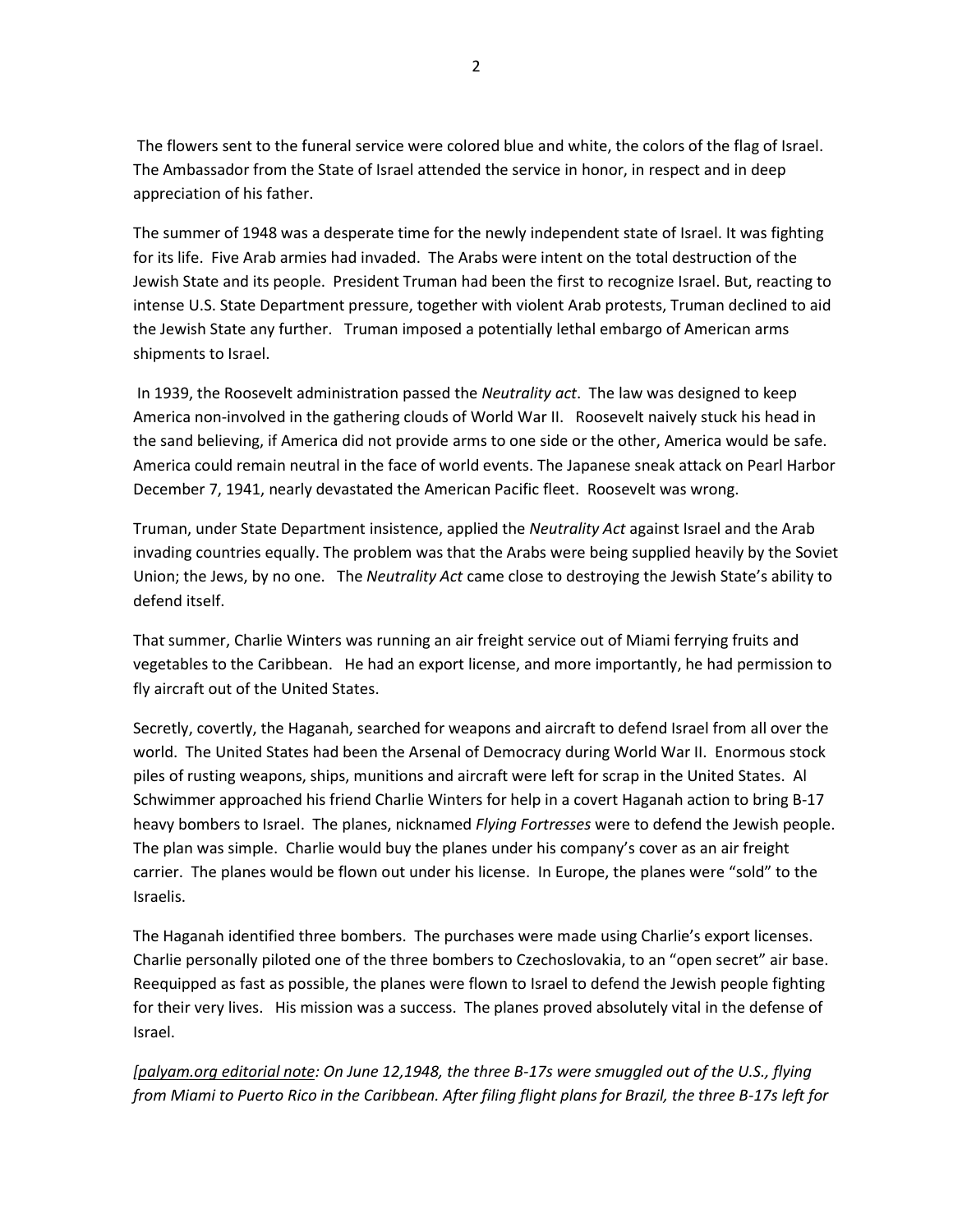*the Portuguese Azore Islands. From there they flew on to Zatec in Czechoslovakia, refueling in Corsica (Ajaccio) in the Mediterranean Sea (Under pressure from the U.S. Government, the fourth B-17 flown by Swifty Schindler via USA and Canada, was impounded by the Portuguese Authorities in the Azores, and the airplane never made it to Czechoslovakia or to Israel). At Zatec, the B-17s were fitted with bomb racks and guns and bombed-up for action. It was decided that on the flight from Czechoslovakia to Israel on July 14 the B-17s would carry out attacks on three targets in Egypt – the Royal Palace in Cairo, the Egyptian airbase at El-Arish, and Gaza. Cairo was bombed, but due to difficulties in locating the El-Arish and Gaza targets, the other two aircraft bombed Rafah. The night attack on Cairo caused tremendous panic and thousands of Cairenes left the city. The arrival of the three B-17s in Israel on July 15 gave the IAF a tremendously enhanced attack capability. The new aircraft were known as "Hapatishim" ("The Hammers"), and based at Ramat David Air Force base. On July 16, their first day in Israel, the new bombers went into action, and in the military operations of "Yoav" and "Horev" each aircraft flew up to three sorties per day. The IAF had now acquired quite a significant bombing capability.]*

Charlie and his mission were discovered by the American government. Upon returning home, he was arrested for violation of the *Neutrality Act*.

A year later, Charles Winters pleaded guilty. He was sentenced to 18 months in Federal prison and a \$5,000 fine. He served his time quietly never speaking again of what he did.

Jimi Winters never knew about his father's imprisonment. The people of Israel did. They never forgot him. William C. Daroff was the director of the United Jewish Communities in Washington, D.C. Daroff would later state, "he (Winters) was a righteous gentile, a non-Jew who was looking to help out the state of Israel and was one of the unsung heroes of Israel's war of independence."

After the funeral service, Mrs. Winters was flown to Israel where the ashes of Charles Winters were laid to rest in the Alliance Christian Missionary Cemetery in Jerusalem. He rests not far from the Rev. John Stanley Grauel.

The people of Israel remembered and honored Charlie Winters. The American government continued to view his actions as criminal. Three American s were convicted under the 1939 *Neutrality Act*, Al Schwimmer, Hank Greenspun and Charlie Winters. Al Schwimmer went on to lead Israel's biggest aviation company. Hank Greenspun became a major Las Vegas newspaper publisher dedicated to fighting organized crime. Greenspun was pardoned by President John F. Kennedy in 1961. Al Schwimmer was pardoned by President Clinton in 2000.

Of the three Americans convicted under the 1939 Neutrality Statute only Winters went to jail. Following his release, he spent the balance of his life as a small businessman in Southern Florida. He died in 1984 at the age of 71.

The prosecution and imprisonment of Charles Winters was viewed as an injustice by many, none more so than to his son Jimi. The law may have been created by well meaning legislators. The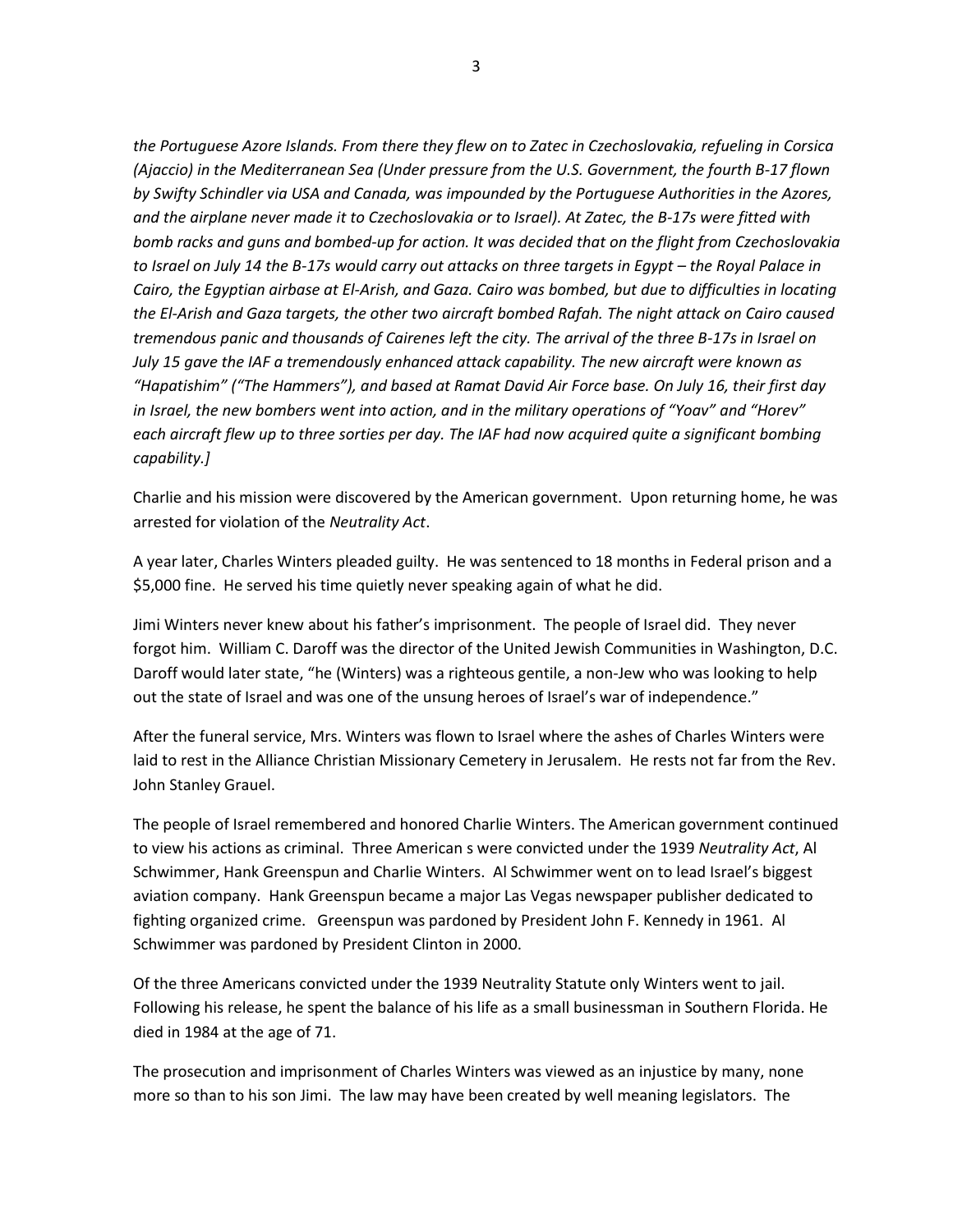application and the subsequent punishment of his father was a wrong to him. The idea came to Jimi shortly after his father's death; justice *demanded* a pardon for his father. A pardon can only be granted by the President of the United States. In other countries it is a granted by the head of State, or even by a religious leader. A Presidential pardon is intended as "forgiveness" for a past crime.

Jimi enlisted the aid of many in his quest. Among the volunteer team of lawyers led by Reginald brown, himself an associate White House counsel from 2003-2005, was Noam Neusner, a former White House aide to Mr. Bush, and most importantly his lifelong friend, Frank Jimenez. Frank had worked for President George W. Bush's brother in Florida and under Sen. Mel Martinez, R-Fla., when Martinez was secretary of Housing and Urban Development. In 2006 Frank was the U.S. Navy general counsel.

Even with all of the powerful supporters working together, it was still not an endeavor assured of success. In order for a pardon to achieved, to be beshert, intended as it is said in Hebrew, fate, fortune, luck and hard work would have to come together perfectly.

The problem was that a posthumous Presidential pardon had only been done once before in American history. The pardon does not imply that the individual's acts did not violate the law as it was written. A pardon recognizes extenuating circumstances, the gray areas of right and wrong, that the harsh black and white of the letters of the law have no room to see.

Presidential pardons are very difficult to obtain. They are easy focuses for potential abuse and manipulation of historical events. They can be twisted for contemporary politics.

February, 1999, a major precedent was set. Presiden[t Bill Clinton](http://topics.nytimes.com/top/reference/timestopics/people/c/bill_clinton/index.html?inline=nyt-per) issued the first ever posthumous pardon to Lt. Henry O. Flipper. Flipper was the first American Black to graduate from the United States Military Academy at West Point. He graduated in 1877, just twelve years after the end of the American Civil War abolishing slavery. The bloody struggle left deep racial scars that one hundred and forty five years later are still issues of dissention. 1881, four years after graduating, Flipper was accused, tried and convicted, in a racially charged trial, for theft of government funds. Though found innocent of the theft, he was convicted of "conduct unbecoming an officer". He was convicted because of his friendship with a white woman. Flipper was dishonorably discharged from the military.

Descendents and supporters of Lt. Flipper applied to the Army Board for the Correction of Military Records in 1976. The Board lacked the power to change the record but did conclude that the conviction and punishment of Lt. Flipper was "unduly harsh and unjust." A pardon petition was sent to the Office of the Pardon Attorney at the Department of Justice in late 1997. February 19, 1999, President Clinton did the right thing. He pardoned Lt. Flipper. It was the first posthumous pardon issued by a President of the United States.

The precedent was established, still, there was no assurance that the highly unusual request for a posthumous pardon would be considered, little less granted, for Charlie Winters**.** The President was under no obligation to consider a pardon. Anti-Semites argued, pardoning Winters brought the U.S. nothing in return from Israel.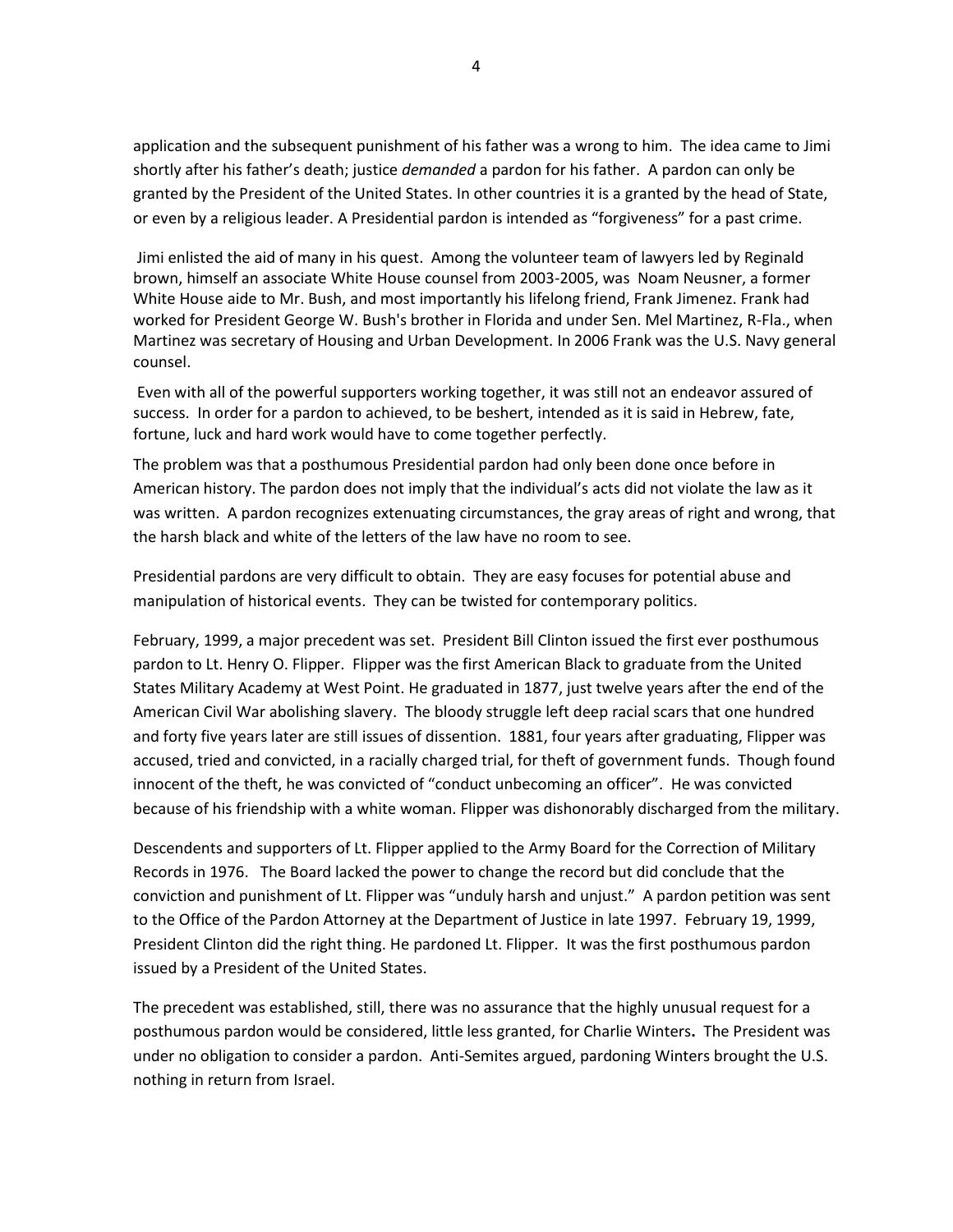It was a posthumous pardon and had nothing to do with present benefits and realities.

Frank Jimenez was unperturbed. He, like his best friend Jimi, did not know until the day of Jimi's Dad's funeral in 1984, about his past. Frank was equally astonished by the blue and white flowers, the representatives from the government of Israel and the letter of appreciation from Golda Meir, a past Prime Minister of Israel.

He, like Jimi, believed in the justice of a Presidential posthumous pardon.

A year after Lt. Flipper was granted his pardon; President Clinton granted Al Schwimmer a pardon in 2000. Schwimmer had also been convicted, under the *Neutrality Act* of 1939, for smuggling B-17's to Israel in 1948.

Frank Jimenez swung into full gear in 2006. He contacted Congressman Ron Klein, a Democrat, from Palm Beach County, Florida whom he had befriended while working for former Governor Jeb Bush. Klein too recognized the justice of the effort and enlisted Congressman Connie Mack of Florida, a Republican. Together they assembled 21 of the U.S. House of Representatives Congressional Representatives from Florida to cosign a pardon petition on behalf of Charlie Winters.

Jimenez contacted Reginald Brown, a partner at the very influential Washington, D.C. law firm of Wilmer Cutler Pickering Hale and Dorr to assist. Jimenez and Brown had worked together in Jeb Bush's office.

Brown agreed to help.

Brown assigned a team of researchers to delve into Charlie Winter's life. They were significantly assisted by an Israeli law firm, Shibolet & Co., tracking down important pertinent documents about Winters' actions during Israel's war for independence.

In a stroke of good luck, the lawyer's using their personal contacts contacted Bruce Ramer. Ramer was a prominent Los Angeles attorney. Ramer represented the famed Jewish cinematographer, Steven Spielberg.

Spielberg wrote to President Bush in support of the Winters' pardon.

"There are probably many unsung heroes of America and of Israel, but Charlie Winters is surely one of them,"……… "While a pardon cannot make Charlie Winters whole, and regrettably he did not live to see it, it would be a fitting tribute to his memory and a great blessing to his family if this pardon is granted."

Letters of support from the American Jewish Committee, from the Palm Beach County Jewish Federation and others were added to the pardon effort. The pardon petition was presented to Ronald L. Rogers, Pardon Attorney, at the U.S. Department of Justice, August 1, 2008.

Then silence.